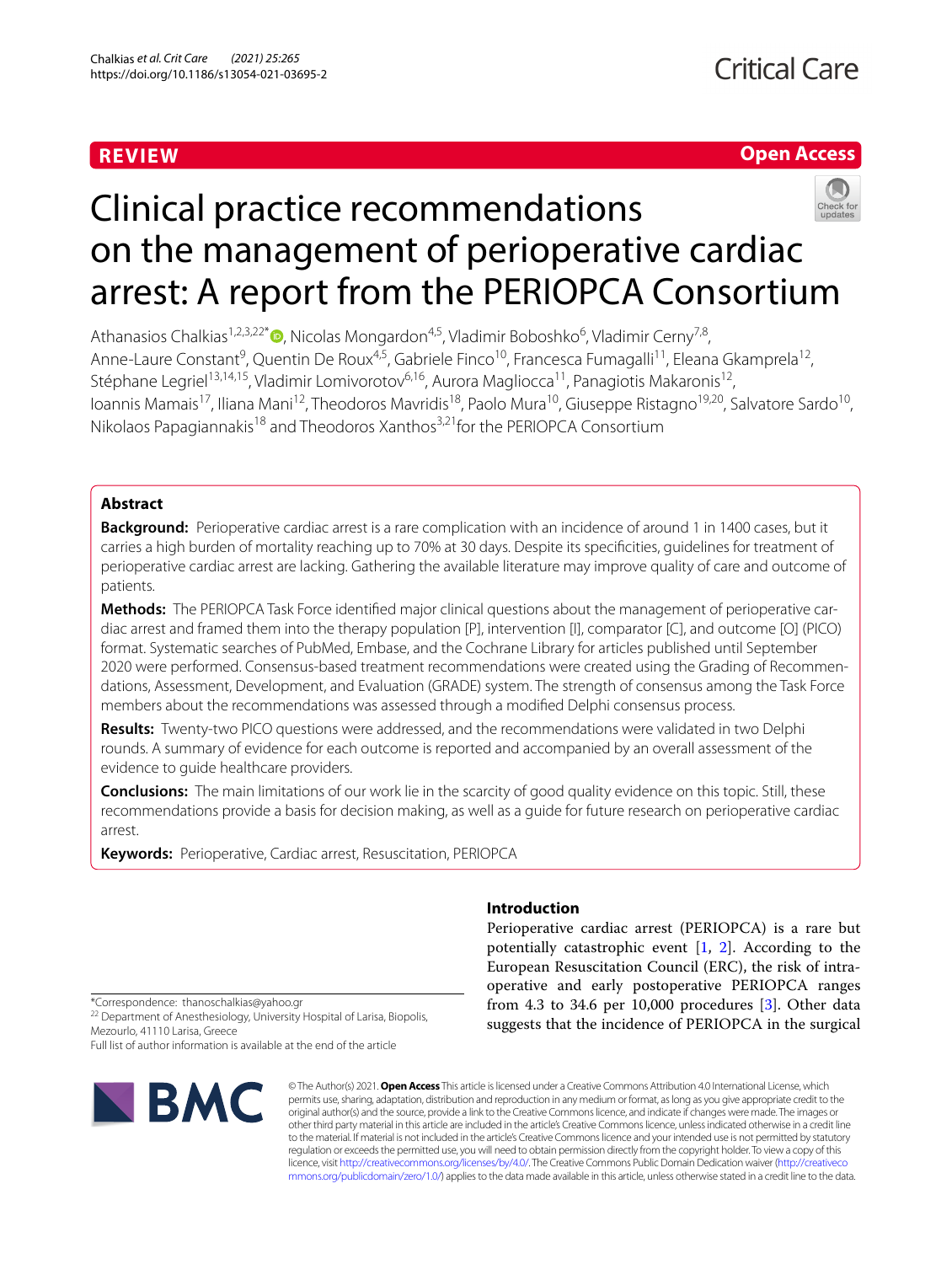population is approximately 1 in 1400 cases [\[4](#page-7-3)], while the 30-day mortality may reach up to 70% [[5\]](#page-7-4).

PERIOPCA is commonly related to "secondary causes", but many of them are anesthesia-caused or related, such as hypoxia due to failed airway and ventilation management, loss of the airway during transfer, residual neuromuscular block or severe hemodynamic derangement caused by negative inotropic and vasodilator efects of general anesthesia drugs, severe bradycardia after subarachnoid block, immune-mediated, such as anaphylaxis, and nonimmune-mediated drugs adverse efects, e.g. local anesthetic systemic toxicity (LAST), or iatrogenic pneumothorax due to central line insertion [[4\]](#page-7-3). Another signifcant source of causes or precipitating factors is the surgical intervention itself that may cause signifcant bleeding, reduce venous return with visceral manipulation or cavity insufflation, and induce deleterious cardiac reflexes  $[4]$ .

Although PERIOPCA is usually witnessed, with onset under monitoring in face of healthcare professionals and immediate availability of therapeutic means, aggressive cardiopulmonary resuscitation (CPR) does not always lead to return of spontaneous circulation (ROSC) and optimal long-term outcomes, with 55% of the survivors having poor neurological status  $[6, 7]$  $[6, 7]$  $[6, 7]$  $[6, 7]$ . The precipitating causes of PERIOPCA are usually known, but these patients constitute an heterogeneous group and their management often requires modifcation of traditional CPR algorithms  $[8]$  $[8]$ . The heterogeneous nature of PERI-OPCA is further demonstrated by the diferences in survival between intraoperative and postoperative CPR [[8\]](#page-7-7). Indeed, coagulation and hemostasis disturbances may be a perceived as a potential barrier to controlled hypothermia.

To date the ERC published relevant guidelines for this type of cardiac arrest, but their PICOs were fewer and their treatment recommendations were mainly extrapolated from other settings. Guidelines for treatment of PERIOPCA are lacking and are acknowledged as a gap of knowledge  $[3]$  $[3]$ . The purpose of this Clinical Practice Recommendations is to support appropriate decision making for patients with PERIOPCA.

### **Methods**

An international group of experts in the felds of Anesthesiology, Perioperative Medicine, Critical Care, and Resuscitation was invited by the Hellenic Society of Cardiopulmonary Resuscitation to review and evaluate the evidence on management of PERIOPCA. These experts (Task Force) were selected based on clinical experience and leadership in perioperative patient management; involvement in research, education, and training in PERIOPCA and resuscitation; and familiarity with resuscitation guidelines. The Task Force communicated via e-mail, internet telephony, face to face, and by telephone as required.

### **PICO questions**

The Task Force members suggested and reviewed topics and questions. Topics were reviewed for areas of controversy, known additional new science, and subject matter not previously evaluated. Finally, 22 therapy population [P], intervention [I], comparator [C], and outcome [O] (PICO) questions [[9\]](#page-7-8) were addressed in these recommendations.

### **Inclusion and exclusion criteria** *Search strategy*

After identifying and prioritizing the PICO questions to be addressed, an initial search of PubMed, Embase, and the Cochrane Library for articles published until July 01, 2019 was performed. After the initial data was compiled, a refresh repeat search until September 31, 2020 was performed. Both searches were performed with the assistance of information specialists. The "related articles" function and manual review of bibliographies were also used to broaden the searches.

### *Study selection*

The Task Force members accessed all abstracts and assessed general relevance. Reviews, viewpoints, and technical papers were excluded. We included prospective randomized trials, case control studies, prospective observational studies, retrospective observational trials, and cohort studies with comparator groups without language restrictions. Inclusion of case reports depended on the availability of other evidence for that particular PICO question.

#### *Data extraction and management*

The Task Force performed a detailed systematic review based on the Grading of Recommendations, Assessment, Development, and Evaluation (GRADE) system [[10\]](#page-7-9). Data were entered into GRADEpro (Version 3.2, Cochrane Collaboration, Oxford) to generate quality of evidence tables.

*Assessment of methodological quality and recommendations* The reviewers for each question (Additional File  $1$ ) created a reconciled risk of bias assessment for each of the included studies  $[11–13]$  $[11–13]$  $[11–13]$  $[11–13]$ . The quality of the evidence (or confdence in the estimate of the efect) was categorized as high, moderate, low, or very low  $[14]$  $[14]$ , based on the study methodologies and the fve core GRADE domains of risk of bias, inconsistency, indirectness, imprecision, and other considerations (including publication bias)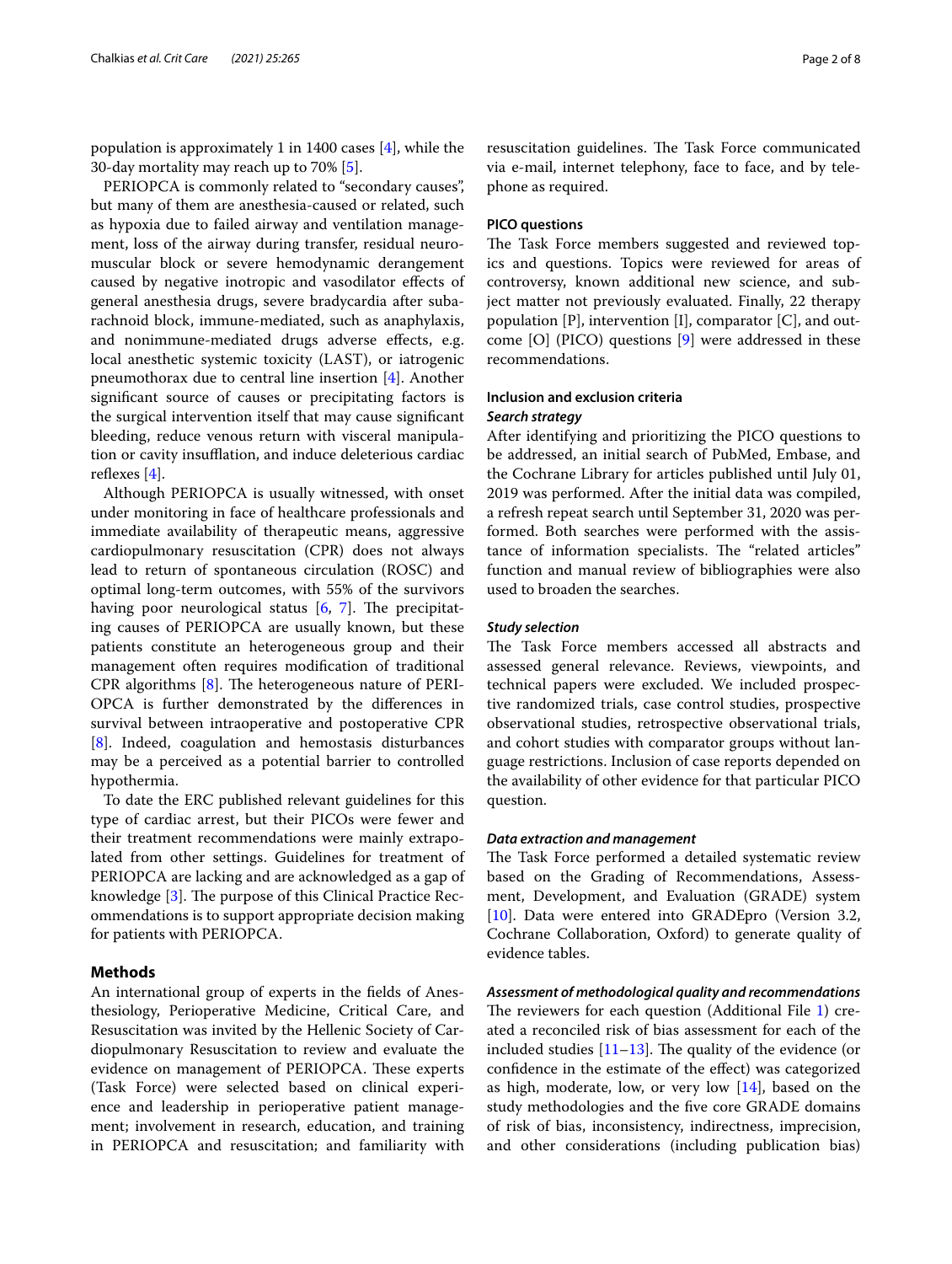[ $15$ ]. The GRADE evidence profile tables were used to evaluate the evidence in support of each of the critical and important outcomes, create a written summary of evidence for each outcome (the consensus on science statements), and create consensus-based treatment recommendations  $[16]$  $[16]$  $[16]$ . These were accompanied by an overall assessment of the evidence and a statement from the Task Force about the values and preferences that underlie the recommendations.

Although we used the GRADE system to perform a more comprehensive assessment of the certainty of evidence, the recommendations and scientifc strength were presented with the ACC/AHA Clinical Practice Guideline Recommendation Classifcation System [[17](#page-7-15)] (Table [1\)](#page-3-0). We used this system to ensure the comprehensive, objective assessment of all available evidence and delivery of recommendations in a uniform format that is most useful at the point of care. Also, this process is more efective in updating recommendations as new evidence emerges, and creation of tools to integrate context-sensitive guideline recommendations with electronic health records [[17–](#page-7-15)[19](#page-7-16)].

#### **Modifed Delphi consensus validation**

A Delphi round was used to assess the strength of consensus of the 22 statements. The Task Force members were asked to vote and either agree or disagree with each recommendation. Based on published consensus papers, an agreement amongst≥70% of experts was construed as consensus [[20–](#page-7-17)[22\]](#page-7-18). Voting was conducted virtually on Typeform® without identifying individual members' responses. The voting link was made live on 25 January 2021. All the participants could comment on the statements. After the frst round and comments of the participants, the wording of the strength of recommendation for one statement was changed, while the wording, but not the content, of two other statements was changed.

A second-round voting was conducted on 3 February 2021. All comments from the frst round were available to the participants in the second round. The Task Force voted again on the 22 statements including one statement where the agreement was  $\geq 60.0\%$  but was not enough to reach the consensus threshold of 70%. All questions reached more than 70% consensus from participants after two rounds. The final recommendations and level of agreement are provided in Additional File [2](#page-6-1).

### **Results**

#### **Search results**

Full details of the search results and GRADE analysis are presented in Additional File [3](#page-6-2).

### **Summary of PERIOPCA recommendations** *ETCO2 as a prognosis tool of cardiac arrest*

• In patients with PERIOPCA, it may be reasonable to maintain an  $ETCO<sub>2</sub> \ge 10$  mmHg during advanced life support. However, ETCO<sub>2</sub> should be evaluated in the context of the patient's clinical status and individualized targets may be necessary considering the cause of arrest, the degree of hypoxia, the quality of CPR and time to ROSC (COR/LOE: IIb/C-EO).

### **Monitoring physiological parameters during CPR**

• In adults with cardiac arrest in the perioperative setting, the use of physiological feedback may be reasonable to increase CPR quality and improve short- and long-term outcome (COR/LOE: IIb/C-EO).

### **Chest compression or defbrillation strategy for ventricular fbrillation (VF) or pulseless ventricular tachycardia (pVT)**

• In adult patients with PERIOPCA, ventricular fbrillation/pulseless ventricular tachycardia should be defbrillated within 3 min after the onset of the arrest (COR/LOE: I/C-LD). The use of AEDs in patients with ventricular fbrillation/pulseless ventricular tachycardia can be useful for improving survival (COR/LOE: IIa/C-LD). It is not recommended to defbrillate patients with ventricular fbrillation/pulseless ventricular tachycardia lasting more than 3 min without prior chest compressions (COR/LOE: III/C-LD).

#### **Timing of administration of epinephrine**

• In adult patients with PERIOPCA, epinephrine administration after the 3rd shock can be benefcial (COR/LOE: IIa/C-LD).

### **Standard‑dose epinephrine (SDE) versus low‑dose epinephrine (LDE) or high‑dose epinephrine (HDE)**

• In patients with PERIOPCA, it may be reasonable to administer 1 mg epinephrine for improving coronary perfusion pressure (COR/LOE: IIb/C-EO).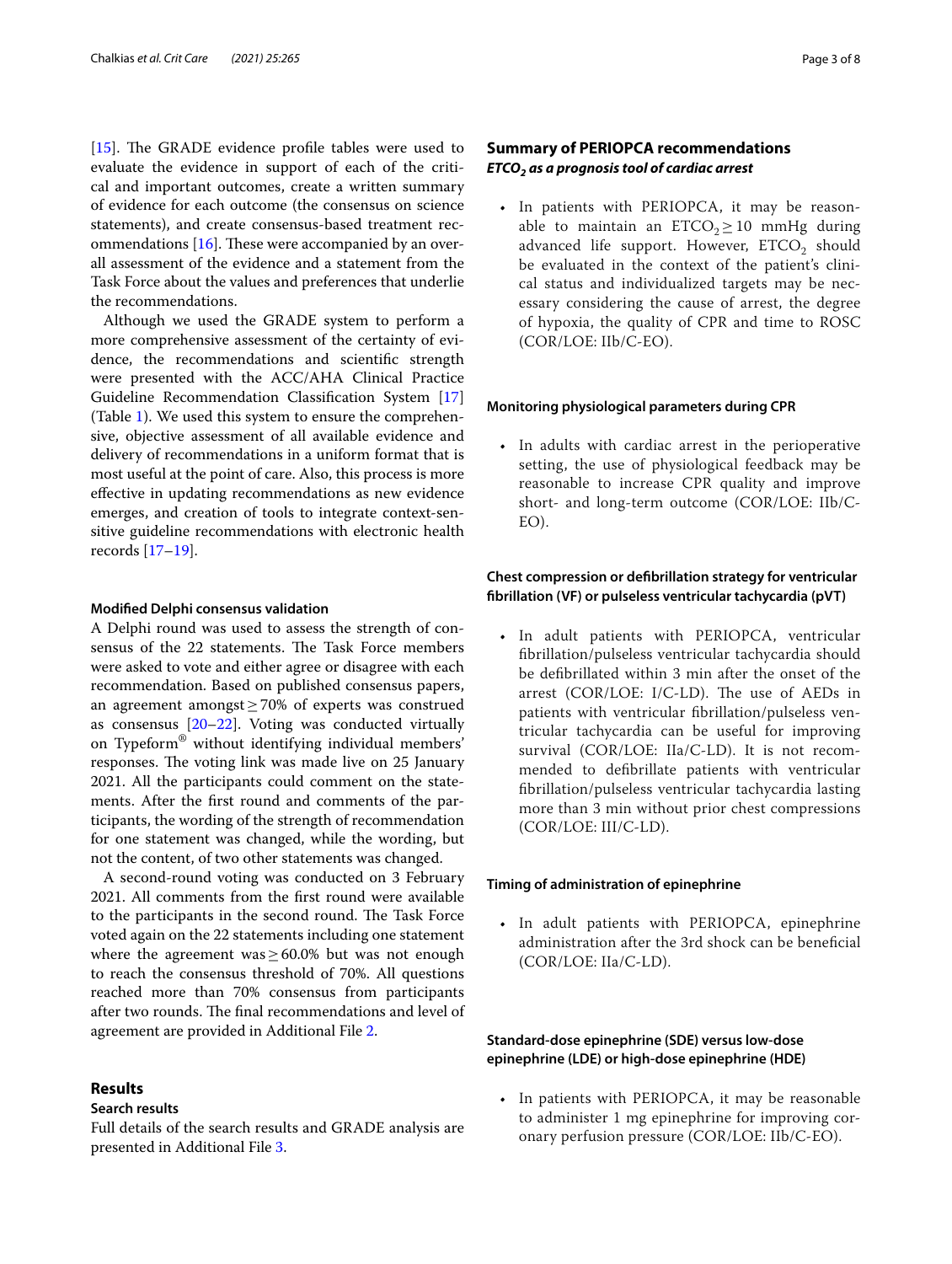<span id="page-3-0"></span>**Table 1** American college of cardiology/American heart association recommendation system

### *COR* class of recommendation, *EO* expert opinion, *LD* limited data, *LOE* level of evidence, *NR* nonrandomized, *R* randomized and *RCT* randomized clinical trial **Class (strength) of recommendation** *Class I (Strong)—Beneft*>>>*Risk* Suggested phrases for writing recommendations: Is recommended Is indicated/useful/efective/benefcial Should be performed/administered/other Comparative-Efectiveness Phrases Treatment/strategy A is recommended/indicated in preference to treatment B Treatment A should be chosen over treatment B *Class IIa (Moderate)—Beneft*>>*Risk* Suggested phrases for writing recommendations: Is reasonable Can be useful/effective/beneficial Should be performed/administered/other Comparative-Efectiveness Phrases Treatment/strategy A is probably recommended/indicated in preference to treatment B It is reasonable to choose treatment A over treatment B *Class IIb (Weak)—Beneft*≥*Risk* Suggested phrases for writing recommendations: May/might be reasonable May/might be considered Usefulness/efectiveness is unknown/unclear/uncertain or not well established *Class III: No Beneft (Moderate)—Beneft*=*Risk* Suggested phrases for writing recommendations: Is not recommended Is not indicated/useful/efective/benefcial Should not be performed/administered/other *Class III: Harm (Strong)—Beneft*<*Risk* Suggested phrases for writing recommendations: Potentially harmful Causes harm Associated with excess morbidity/mortality Should not be performed/administered/other *Level (Quality) of evidence Level A* High-quality evidence from more than 1 RCT Meta-analyses of high-quality RCTs One or more RCTs corroborated by high-quality registry studies *Level B-R (randomized)* Moderate-quality evidence from 1 or more RCTs Meta-analyses of moderate-quality RCTs *Level B-NR (nonrandomized)* Moderate-quality evidence from 1 or more well-designed, well-executed nonrandomized studies, observational studies, or registry studies Meta-analyses of such studies *Level C-LD (limited data)* Randomized or nonrandomized observational or registry studies with limitations of design or execution Meta-analyses of such studies Physiological or mechanistic studies in human subjects *Level C-EO (expert opinion)* Consensus of expert opinion based on clinical experience

COR and LOE are determined independently (any COR may be paired with any LOE). A recommendation with LOE C does not simply imply that the recommendation is weak. Many important clinical questions addressed in guidelines do not lend themselves to clinical trials. Although RCTs are unavailable, there may be a very clear clinical consensus that a particular test or therapy is useful or efective

Modifed from reference [[17\]](#page-7-15)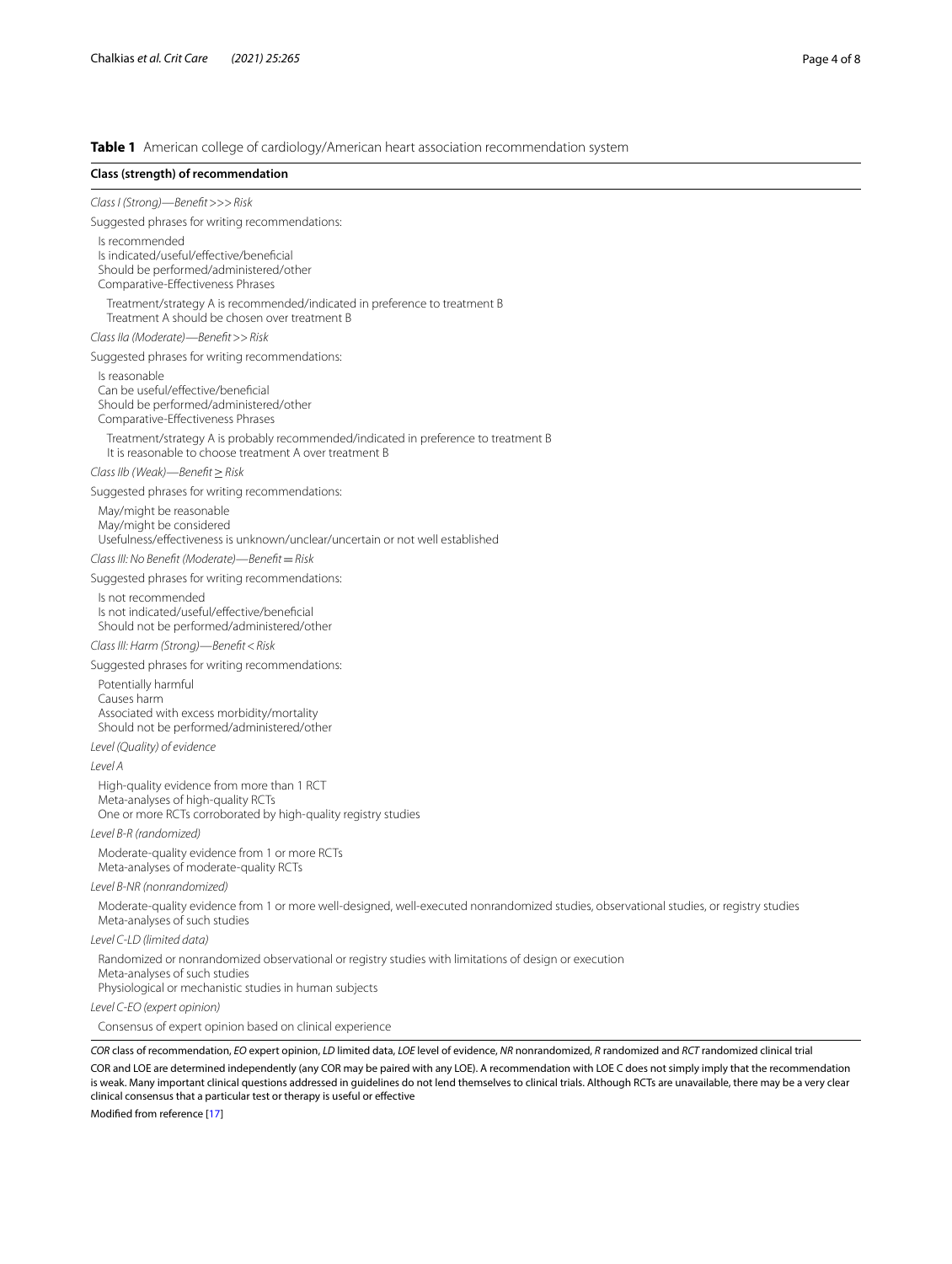### **No vasopressor versus epinephrine, or vasopressin**

• In patients with PERIOPCA, it may be reasonable to administer epinephrine every 3–5 min (COR/LOE: IIb/C-EO).

### **Antiarrhythmic drugs for cardiac arrest**

• In adult patients with PERIOPCA, it is recommended to administer amiodarone or lidocaine for the treatment of ventricular fbrillation/pulseless ventricular tachycardia (COR/LOE: I/C-LD). Magnesium is not indicated for the treatment of ventricular fbrillation/ pulseless ventricular tachycardia in the perioperative setting (COR/LOE: III/C-LD).

### **Timing of administration of anti‑arrhythmic**

• In adult patients with perioperative ventricular fibrillation/pulseless ventricular tachycardia, it might be reasonable to administer amiodarone or lidocaine after the 3rd shock (COR/LOE: IIb/C-EO).

### **Ventilation rate during continuous chest compressions**

• In adult patients with PERIOPCA and a secure airway, a ventilation rate of 10 breaths/min during CPR may be reasonable (COR/LOE: IIb/C-EO).

#### **Cardiac arrest associated with pulmonary embolism**

• In adult patients with PERIOPCA due to pulmonary embolism or suspected pulmonary embolism, early consideration of thrombolysis and CPR duration of at least 60–90 min with or without the use of a mechanical chest compression device may be reasonable before terminating resuscitation attempts (COR/LOE: IIb/C-LD). The emergency treatment option among fibrinolytic therapy, surgical, or mechanical thrombectomy should be selected based on timing and available expertise, since no clear beneft of one approach over the other has been demonstrated.

### **Cardiac arrest during pregnancy**

• In pregnant women with PERIOPCA, the effectiveness of any special interventions, compared to standard measures, is uncertain, except probably for manual uterine displacement during chest compressions (COR/LOE: IIb/C-EO). In pregnant women with PERIOPCA due to suspected or proven pulmonary embolism, it may be reasonable to use thrombolysis or other measures to remove clot (e.g., surgical or percutaneous pulmonary embolectomy) (COR/LOE: IIb/C-EO). Extracorporeal membrane oxygenation may be considered as an acceptable salvage therapy for pregnant and postpartum patients with PERIOPCA or those with critical cardiac or pulmonary illness (COR/

### **Opioid toxicity**

LOE: IIb/C-EO).

• In patients with PERIOPCA due to opioid toxicity, it might be reasonable to administer specifc agents in addition to advanced life support (COR/LOE: IIb/C-EO).

### **Epinephrine, vasopressin, steroids, and their combination during or after CPR**

• In adult patients with PERIOPCA, it is reasonable to administer corticosteroid or mineralocorticoid or the combination of vasopressin, epinephrine, and steroids during/after CPR to increase ROSC (COR/LOE: IIa/B-R). In these patients, these drugs can be useful for improving survival to discharge with good functional outcome (COR/LOE: IIa/B-R).

### **Lipid therapy for cardiac arrest**

• In adult patients with PERIOPCA due to confrmed or suspected LAST, it may be reasonable to use lipid therapy (COR/LOE: IIb/C-LD).

### **Ultrasound during CPR**

• In patients with PERIOPCA, it may be reasonable to use point-of-care ultrasound to improve CPR and increase survival rates (COR/LOE: IIb/C-EO).

### **ECPR versus manual or mechanical CPR**

• In adult patients with PERIOPCA, it may be reasonable to use ECPR as a rescue therapy when CPR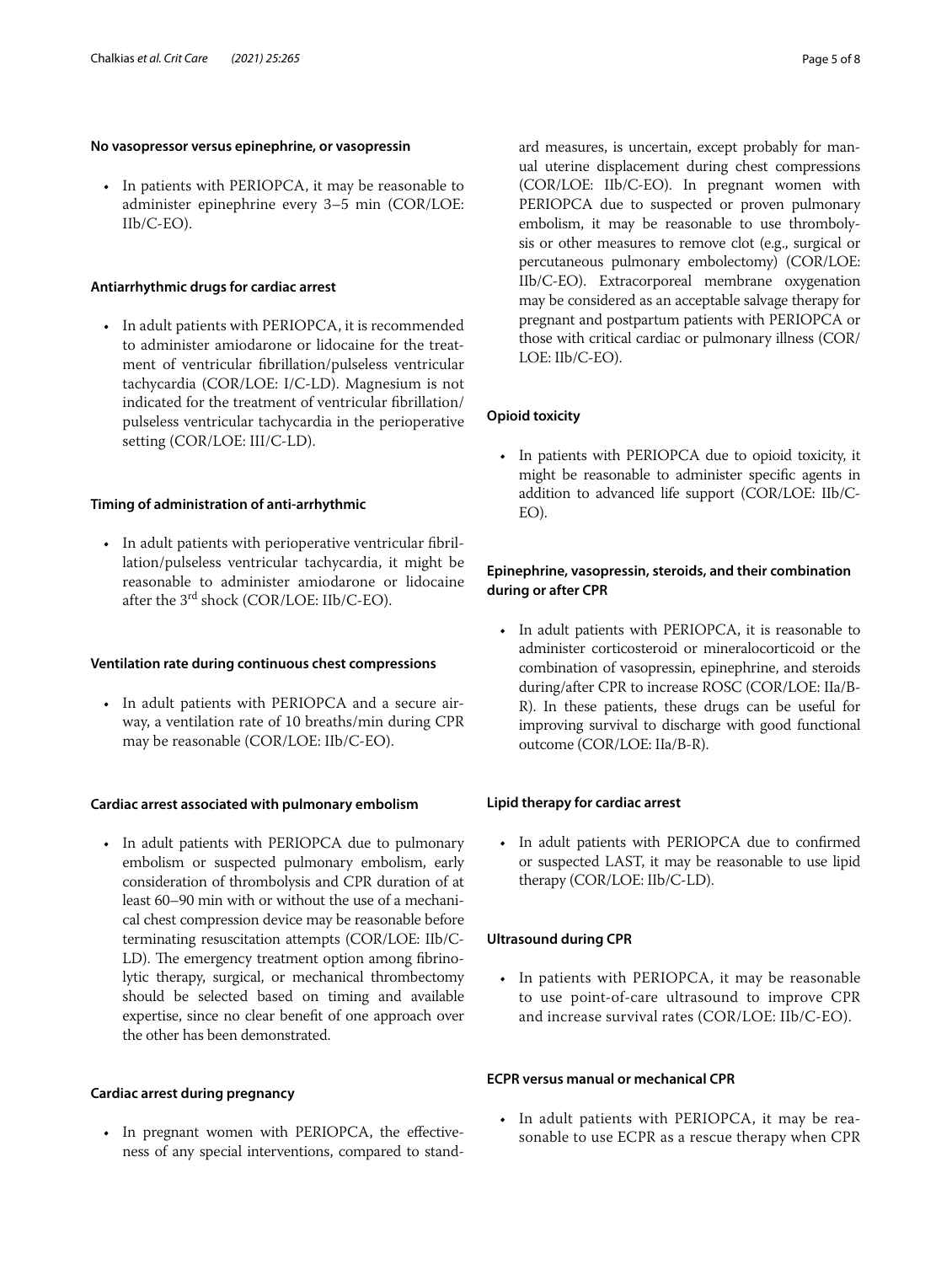has failed to provide ROSC or non-sustained ROSC (COR/LOE: IIb/C-LD).

### **Postresuscitation hemodynamic support**

In patients with ROSC after PERIOPCA, it may be reasonable to target the hemodynamics goals to optimize tissue perfusion as indicated by an adequate urine output (1 ml  $\text{kg}^{-1}$  h<sup>-1</sup>) and normal or decreasing plasma lactate values, taking into consideration the patient's normal blood pressure, the cause of the arrest and the severity of any myocardial dysfunction (COR/LOE: IIb/C-EO).

#### **Postresuscitation antiarrhythmic drugs**

• In the perioperative setting, it may be reasonable to administer antiarrhythmics immediately after ROSC to treat postresuscitation arrhythmias, especially in refractory cases, and prevent recurrences (COR/LOE: IIb/C-EO).

#### **Postresuscitation permissive hypercapnia**

• In patients with ROSC after PERIOPCA, a lungprotective ventilation strategy (reducing tidal volume, plateau pressure, and driving pressure) and mild hypercapnia (PaCO<sub>2</sub> of 40–50 mmHg) might be reasonable for improving outcome (COR/LOE: IIb/C-EO).

### *Postresuscitation target of PaO2*

• In patients with PERIOPCA, it may be reasonable to maintain normoxemia and avoid hyperoxemia (PaO<sub>2</sub> goal of < 200 mmHg) in order to improve short and long-term outcome (COR/LOE: IIb/C-EO).

### **Targeted temperature management**

• In comatose patients with PERIOPCA, it may be reasonable to maintain normothermia in order to improve short and long-term outcome (COR/LOE: IIb/C-EO). Potential neurological beneft should be balanced against the hemorrhagic risk related to hypothermia (<37 °C) in this surgical setting.

### **Prognostication in comatose patients treated with hypothermic targeted temperature management**

• In patients with PERIOPCA and ROSC, it may be reasonable to use a multimodal strategy for prognostication, giving emphasis on allowing sufficient time for neurological recovery and to enable sedatives/ paralytics to be cleared (COR/LOE: IIb/C-EO).

### **PERIOPCA recommendations**

The full list of PERIOPCA recommendations, including a short introduction, consensus on science, treatment recommendations, and values, preferences, and task force insights are provided in Additional File [4.](#page-6-3)

### **Discussion**

Perioperative cardiac arrest may be a predictable event in the critically ill patient undergoing emergency surgery or it may occur suddenly in reasonably healthy patients due to an unknown predisposing factor, such as genetic susceptibility to malignant hyperthermia or unrecognized iatrogenic complication of anesthesia or surgical procedure. The most common cause of anesthesia-related cardiac arrest involves airway management [[3](#page-7-2), [23](#page-7-19), [24\]](#page-7-20), but most PERIOPCAs are due to non-anesthetic causes. The heterogeneous data and nature of perioperative setting (patient comorbidities, surgical procedures) are the main reason for the absence of a universal defnition of PERIO-PCA [\[23](#page-7-19)]. However, patients in the operating room are usually fully monitored and therefore, cardiac arrest is diagnosed early.

In this multinational effort, a consensus on 22 PICO questions specially formulated for the perioperative setting was achieved for the first time. The main limitation of our work lies in the quality and quantity of available evidence. Most of our PICO recommendations about PERIOPCA management derive from observational data, such as case series and case reports, and physiopathology-based reasoning. This is justified by the association of PERIOPCA with emergency surgery on fragile patients, making difficult to design and perform clinical studies on this subject. The data in this setting remain limited and as in other Resuscitation guidelines, these recommendations are based on expert opinion. However, expert advice remains the only tool for clinicians to base their decisions on in areas where robust evidence is lacking  $[25]$  $[25]$ . The PERIOPCA recommendations are strengthened by a strict methodology including a modifed Delphi consensus-building strategy and are useful for routine decision making using an evidence-based pragmatic course of action. The modified Delphi approach is more robust than traditional consensus-building approaches,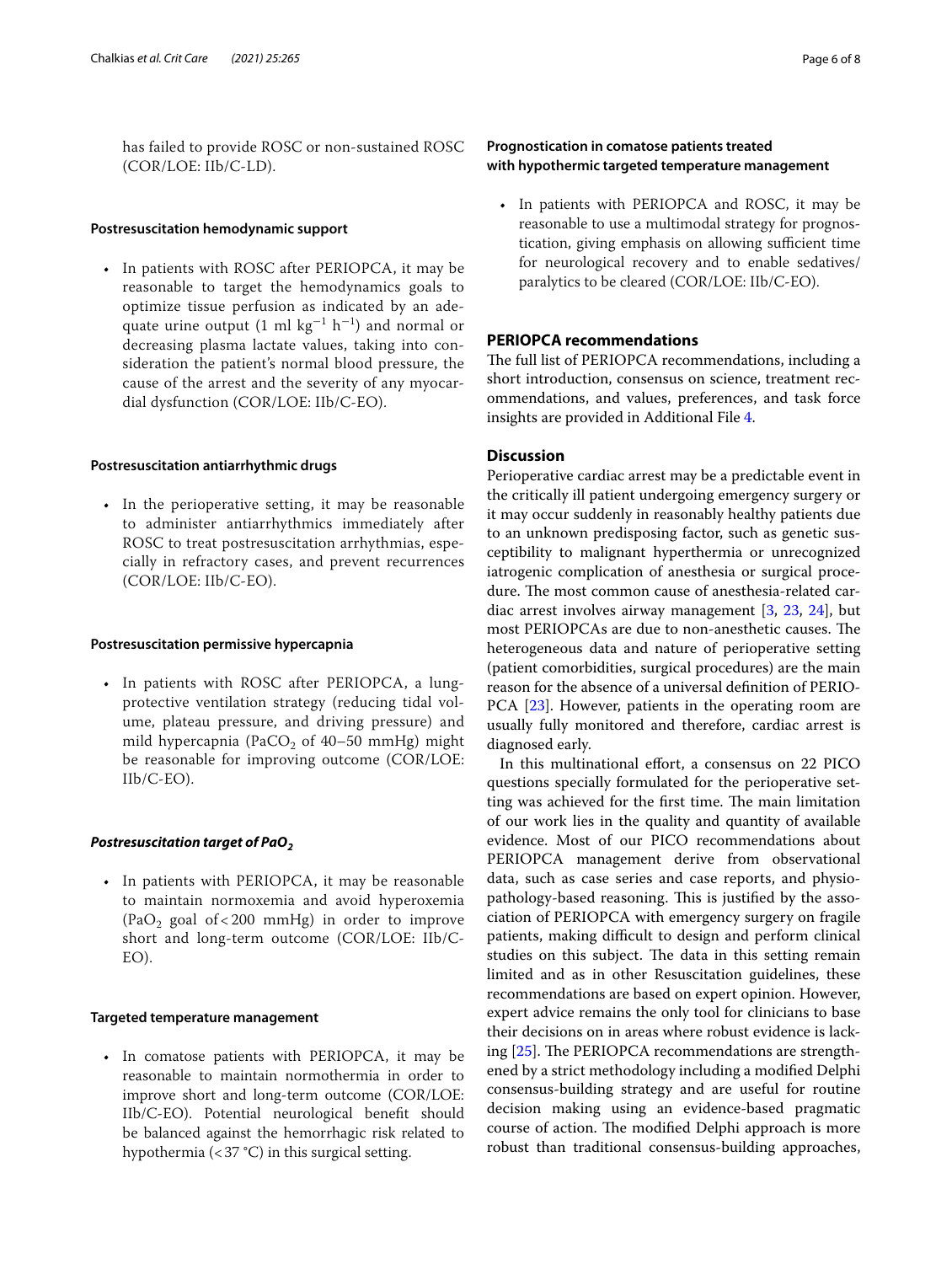and have been successfully used before in other clinical settings [[20,](#page-7-17) [21](#page-7-22), [25\]](#page-7-21). Each of the 22 statements summarizes the Task Force's expert interpretation of all relevant data and its consensus treatment recommendations.

### **Conclusions**

In this frst multinational attempt at consensus building on PERIOPCA, experts from diferent countries achieved consensus on 22 PICO questions. These recommendations provide a basis for decision making, as well as a guide for future research on PERIOPCA.

#### **Abbreviations**

ETCO<sub>2</sub>: End-tidal carbon dioxide; CPR: Cardiopulmonary resuscitation; AED: Automated external defbrillator; ROSC: Return of spontaneous circulation; LAST: Local anesthetic systemic toxicity; ECPR: Extracorporeal cardiopulmonary resuscitation; PaCO<sub>2</sub>: Arterial partial pressure of carbon dioxide; PaO<sub>2</sub>: Arterial partial pressure of oxygen.

### **Supplementary Information**

The online version contains supplementary material available at [https://doi.](https://doi.org/10.1186/s13054-021-03695-2) [org/10.1186/s13054-021-03695-2](https://doi.org/10.1186/s13054-021-03695-2).

<span id="page-6-1"></span><span id="page-6-0"></span>**Additional fle 1**: PICO questions and reviewers.

<span id="page-6-2"></span>**Additional fle 2**: Final recommendations and level of agreement.

<span id="page-6-3"></span>**Additional fle 3**: Full details of the search results and GRADE analysis.

**Additional fle 4**: The full list of PERIOPCA recommendations, including a short introduction, consensus on science, treatment recommendations, and values, preferences, and task force insights.

#### **Acknowledgements**

PERIOPCA Consortium investigators/Task Force: Athanasios Chalkias (Univer‑ sity of Thessaly, Faculty of Medicine, Department of Anesthesiology, Larisa, Greece; Outcomes Research Consortium, Cleveland, OH, USA; Hellenic Society of Cardiopulmonary Resuscitation, Athens, Greece). Nicolas Mongardon (Ser‑ vice d'anesthésie-réanimation chirurgicale, DMU CARE, DHU A-TVB, Assistance Publique-Hôpitaux de Paris (AP-HP), Hôpitaux Universitaires Henri Mondor, Univ Paris Est Créteil, Faculté de Santé, F-94010 Créteil, France; U955-IMRB, Equipe 03 "Pharmacologie et Technologies pour les Maladies Cardiovasculaires (PROTECT)", Inserm, Univ Paris Est Créteil (UPEC), Ecole Nationale Vétérinaire d'Alfort (EnVA), F-94700 Maisons-Alfort, France). Vladimir Boboshko (Depart‑ ment of Anesthesiology and Intensive Care, E. Meshalkin National Medical Research Center, Novosibirsk, Russian Federation). Vladimir Cerny (Depart‑ ment of Anesthesiology, Perioperative Medicine and Intensive Care, Masaryk Hospital, J.E. Purkinje University, Usti Nad Labem, Czech Republic; Center for Research and Development, University Hospital, Hradec Kralove, Czech Republic). Anne-Laure Constant (Service d'Anesthésie et Réanimation, Hôpital Européen Georges Pompidou, Assistance Publique-Hôpitaux de Paris, F-75015 Paris, France). Quentin De Roux (Service d'anesthésie-réanimation chirurgicale, DMU CARE, DHU A-TVB, Assistance Publique-Hôpitaux de Paris (AP-HP), Hôpitaux Universitaires Henri Mondor, Univ Paris Est Créteil, Faculté de Santé, F-94010 Créteil, France; U955-IMRB, Equipe 03 "Pharmacologie et Technologies pour les Maladies Cardiovasculaires (PROTECT)", Inserm, Univ Paris Est Créteil (UPEC), Ecole Nationale Vétérinaire d'Alfort (EnVA), F-94700 Maisons-Alfort, France). Gabriele Finco (University of Cagliari, Department of Medical Sciences and Public Health, Cagliari, Italy). Francesca Fumagalli (Laboratory of Cardiopulmonary Pathophysiology, Department of Cardiovascular Medicine, Istituto di Ricerche Farmacologiche Mario Negri IRCCS, Milan, Italy). Eleana Gkamprela (National and Kapodistrian University of Athens, Medical School, Postgradu‑ ate Study Course (MSc) "Resuscitation", Athens, Greece). Stéphane Legriel (Medical-Surgical Intensive Care Unit, Centre Hospitalier de Versailles—Site André Mignot, 177 rue de Versailles, Le Chesnay, France; University Paris-Saclay, UVSQ, INSERM, CESP, Team «PsyDev», Villejuif, France; AfterROSC, Paris, France). Vladimir Lomivorotov (Department of Anesthesiology and Intensive Care, E. Meshalkin National Medical Research Center, Novosibirsk, Russian Federation; Novosibirsk State University, Novosibirsk, Russian Federation). Aurora Magli‑ occa (Laboratory of Cardiopulmonary Pathophysiology, Department of Cardiovascular Medicine, Istituto di Ricerche Farmacologiche Mario Negri IRCCS, Milan, Italy). Panagiotis Makaronis (National and Kapodistrian University of Athens, Medical School, Postgraduate Study Course (MSc) "Resuscitation", Athens, Greece). Ioannis Mamais (European University Cyprus, Department of Health Sciences, Nicosia, Cyprus). Iliana Mani (National and Kapodistrian University of Athens, Medical School, Postgraduate Study Course (MSc) "Resuscitation", Athens, Greece). Theodoros Mavridis (National and Kapodistrian University of Athens, Medical School, Postgraduate Study Course (MSc) "Resuscitation", Athens, Greece). Paolo Mura (University of Cagliari, Department of Medical Sciences and Public Health, Cagliari, Italy). Giuseppe Ristagno (Department of Anesthesiology, Intensive Care and Emergency, Fondazione IRCCS Ca' Granda Ospedale Maggiore Policlinico, Milan, Italy; Department of Pathophysiology and Transplantation, University of Milan, Milan, Italy). Salvatore Sardo (University of Cagliari, Department of Medical Sciences and Public Health, Cagliari, Italy). Nikolaos Papagiannakis (National and Kapodistrian University of Athens, Medical School, 1<sup>st</sup> Department of Neurology, Athens, Greece). Theodoros Xanthos (European University Cyprus, School of Medicine, Nicosia, Cyprus; Hellenic Society of Cardiopulmonary Resuscitation, Athens, Greece).

#### **Authors' contributions**

All authors contributed equally to the study. All authors read and approved the fnal manuscript.

#### **Funding**

Not applicable.

### **Availability of data and materials**

All data generated or analyzed during this study are included in this published article (and its supplementary information fles).

#### **Declarations**

**Ethics approval and consent to participate** Not applicable.

### **Consent for publication**

Not applicable.

#### **Competing interests**

Dr. Chalkias has nothing to disclose. Dr. Mongardon reports personal fees from Amomed, outside the submitted work. Dr. Boboshko has nothing to disclose. Dr. Cerny has nothing to disclose. Dr. Constant has nothing to disclose. Dr. de Roux has nothing to disclose. Dr. Finco has nothing to disclose. Dr. Fumagalli has nothing to disclose. Dr. Gkamprela has nothing to disclose. Dr. Legriel has nothing to disclose. Dr. Lomivorotov has nothing to disclose. Dr. Magliocca has nothing to disclose. Dr. Makaronis has nothing to disclose. Dr. Mamais has nothing to disclose. Dr. Mani has nothing to disclose. Dr. Mavridis has nothing to disclose. Dr. Mura has nothing to disclose. Dr. Ristagno reports other from International Liaison Committee on Resuscitation; other from European Resuscitation Council; personal fees from ZOLL Med Corp; grants from ZOLL Med Corp, outside the submitted work. Dr. Sardo has nothing to disclose. Dr. Papagiannakis has nothing to disclose. Dr. Xanthos has nothing to disclose.

#### **Author details**

<sup>1</sup> Department of Anesthesiology, Faculty of Medicine, University of Thessaly, Larisa, Greece. <sup>2</sup> Outcomes Research Consortium, Cleveland, OH 44195, USA.<br><sup>3</sup> Hollonic Society of Cardianulmonary Resuscitation, Athons, Grosco. <sup>4</sup> Sonvice Hellenic Society of Cardiopulmonary Resuscitation, Athens, Greece. <sup>4</sup>Service D'anesthésie‑Réanimation Chirurgicale, DMU CARE, DHU A‑TVB, Assistance Publique‑Hôpitaux de Paris (AP‑HP), Hôpitaux Universitaires Henri Mondor, Univ Paris Est Créteil, Faculté de Santé, 94010 Créteil, France. <sup>5</sup>U955-IMRB, Equipe 03 "Pharmacologie Et Technologies Pour Les Maladies Cardiovasculaires (PROTECT)", Inserm, Univ Paris Est Créteil (UPEC), Ecole Nationale Vétérinaire d'Alfort (EnVA), 94700 Maisons-Alfort, France. <sup>6</sup>Department of Anesthesiology and Intensive Care, E. Meshalkin National Medical Research Center, Novosibirsk, Russian Federation. 7 Department of Anesthesiology, Perioperative